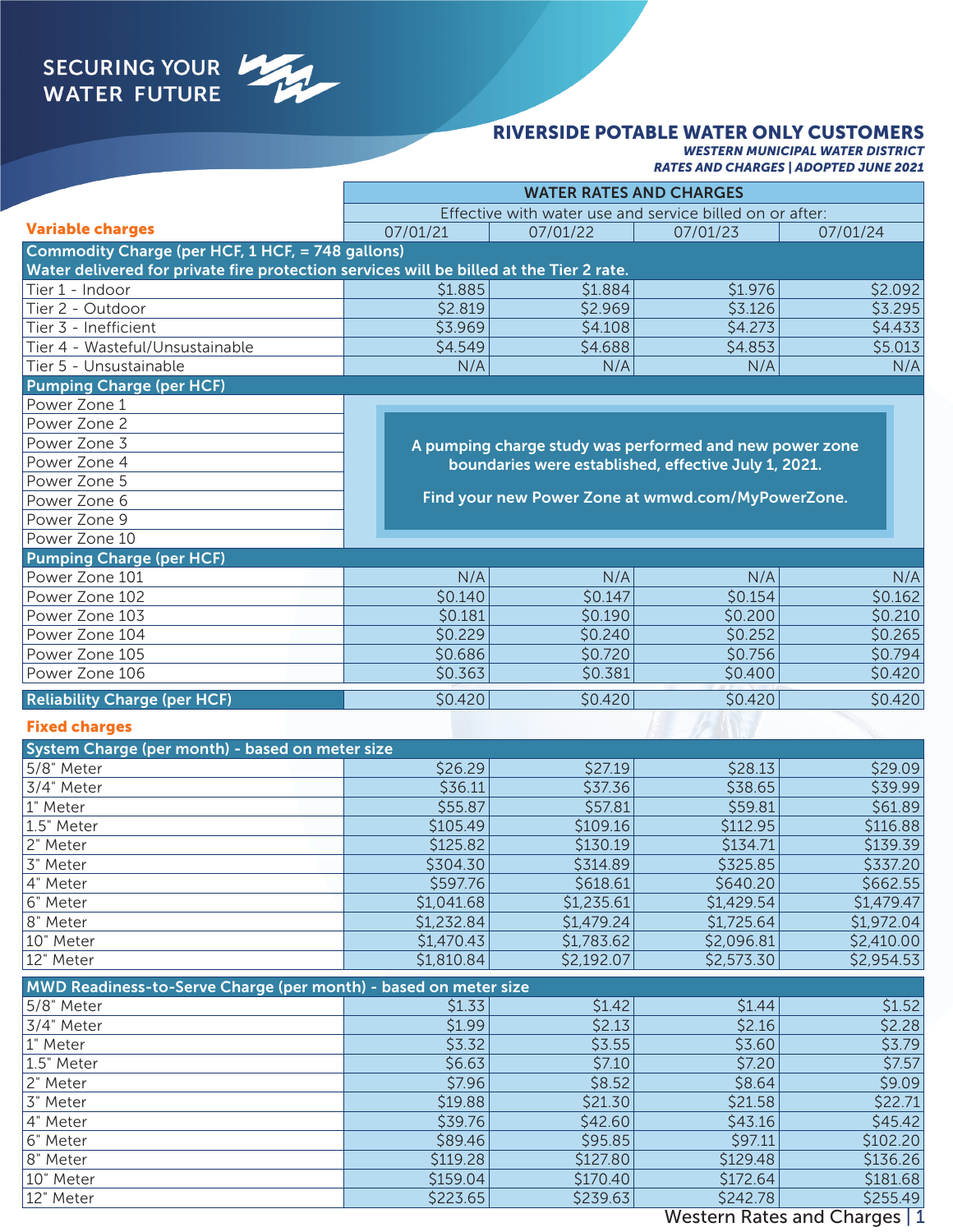## COMMERCIAL CUSTOMERS ONLY – PRIVATE FIRE SERVICE RATES

Commercial buildings have at least one dedicated water pipeline for fire suppression use. This dedicated pipeline, called a "private fire service," is used to accommodate the rapid delivery of large volumes of water in the event of a fire. Western is proposing a change to the methodology for calculating the System Charge for private fire service to comply with industry standards established by the American Water Works Association.

# Monthly System Charge

|                           | <b>RATES</b> |                                                          |          |          |  |  |
|---------------------------|--------------|----------------------------------------------------------|----------|----------|--|--|
| <b>Pipe Diameter Size</b> |              | Effective with water use and service billed on or after: |          |          |  |  |
|                           | 07/01/21     | 07/01/22                                                 | 07/01/23 | 07/01/24 |  |  |
| $3$ -inch                 | \$10.63      | \$10.98                                                  | \$11.36  | \$11.72  |  |  |
| 4-inch                    | \$14.93      | \$15.41                                                  | \$15.96  | \$16.46  |  |  |
| $6$ -inch                 | \$30.33      | \$31.33                                                  | \$32.46  | \$33.47  |  |  |
| 8-inch                    | \$56.89      | \$58.77                                                  | \$60.91  | \$62.80  |  |  |
| 10-inch                   | \$96.85      | \$100.05                                                 | \$103.71 | \$106.92 |  |  |
| 12-inch                   | \$152.23     | \$157.27                                                 | \$163.02 | \$168.08 |  |  |